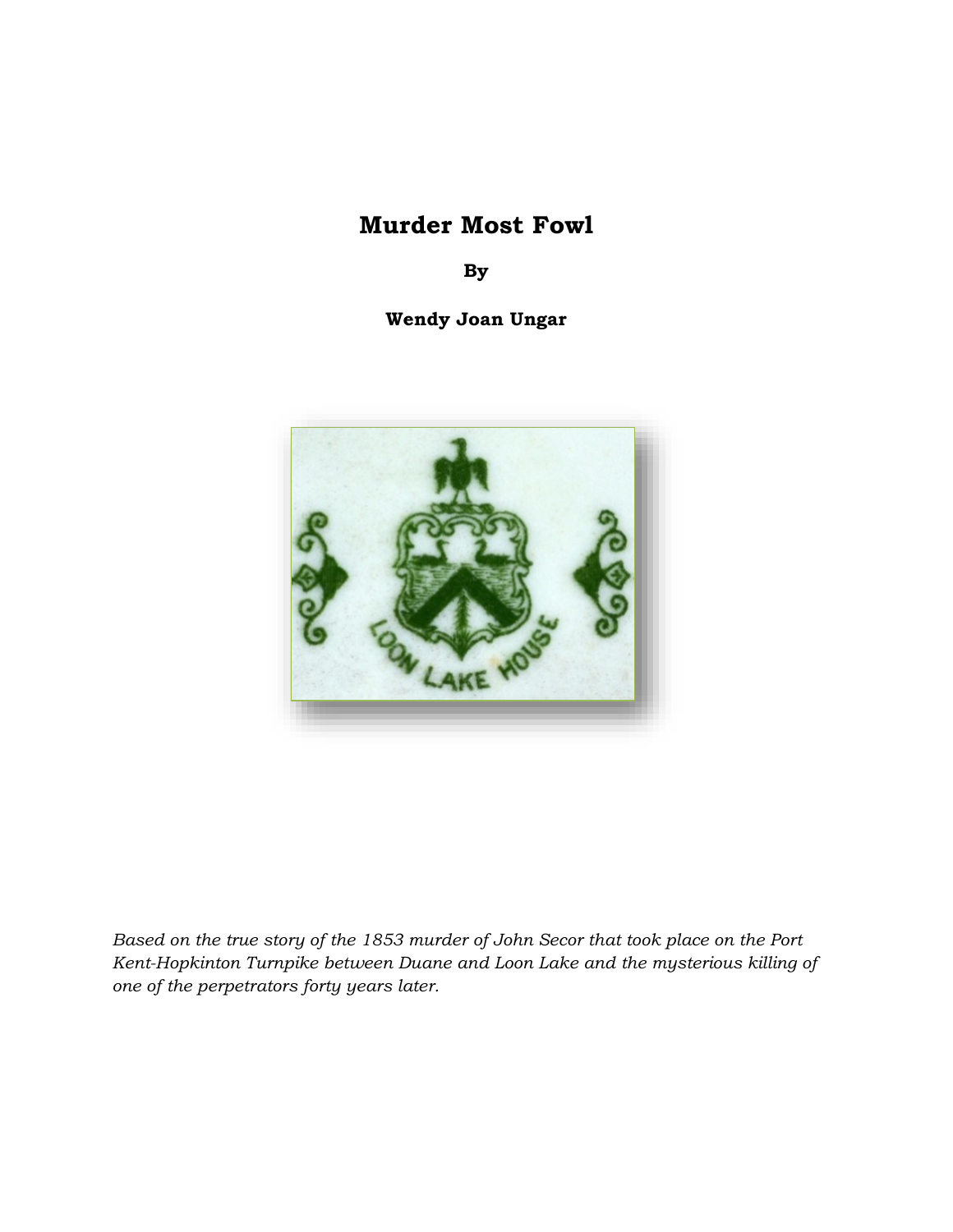#### **1. It started with an ale.**

If I was you, I wouldn't believe a word of this story. Not that I'm a liar – I lie about as often as a squirrel farts in the wind. Well, okay, maybe I add a point or three to the buck I shoot, but who doesn't right? But when it comes to important matters, the things a man stakes his life on -- when it comes to *murder* – yeah, you heard me – I would never lie. But here I am stuck on the gall darn stagecoach. Again. So let me tell you the story, and after I'm done, well, you tell me if you think I ain't speakin' the truth.

It started about a month ago when I was on my way to Merrillsville to see my sister, coming up the turnpike by way of Hopkinton. It was rainin' something fierce and my stomach was churning enough acid to strip the rust off a locomotive. Coulda been somethin' I ate but just as likely not. So I'm chattin' up the fellow sitting across from me on the stage to take my mind off things and he tells me they're taking on hands for that hotel they're expanding up there on the hill, in… what's that place called? Oh yeah, the Loon Lake House. Stupid name if you ask me. Nobody's ever heard of Loon Lake and who wants to come to a house after grinding through the mud and stones on the turnpike for hours on end. It's supposed to be some kinda hoity-toity hotel, with hundreds of rooms. So why not call it that? A hotel, I mean.

But I'm getting off the thread of this yarn. Like I was sayin', I heard they was hirin' so I thought I'd, you know, enquire about it, proper like. I got off the stage at the Lovering Tavern and could see from there all the construction going on across the way. Never seen so many cottages going up at one time, scores of workmen running about, horse tandems pulling lumber every which way. Looked like chaos to me. It was nigh on three, still lots of light, so what the heck, I thought I'd get a rest and a shave, and maybe ask around who I needed to see about a job. So I went into the tavern and ordered a pint at the bar.

A couple of stools away these two older gents, neatly dressed, nice waistcoats, ties – probably hopeless with an axe -- were talkin' pretty loud. Then after a bit one fellow leaves and the other moves over and sits next to me. Sticks out a hand, Pickett, he says his name is. Offers to buy me a drink. Just like that. So I shake his hand, and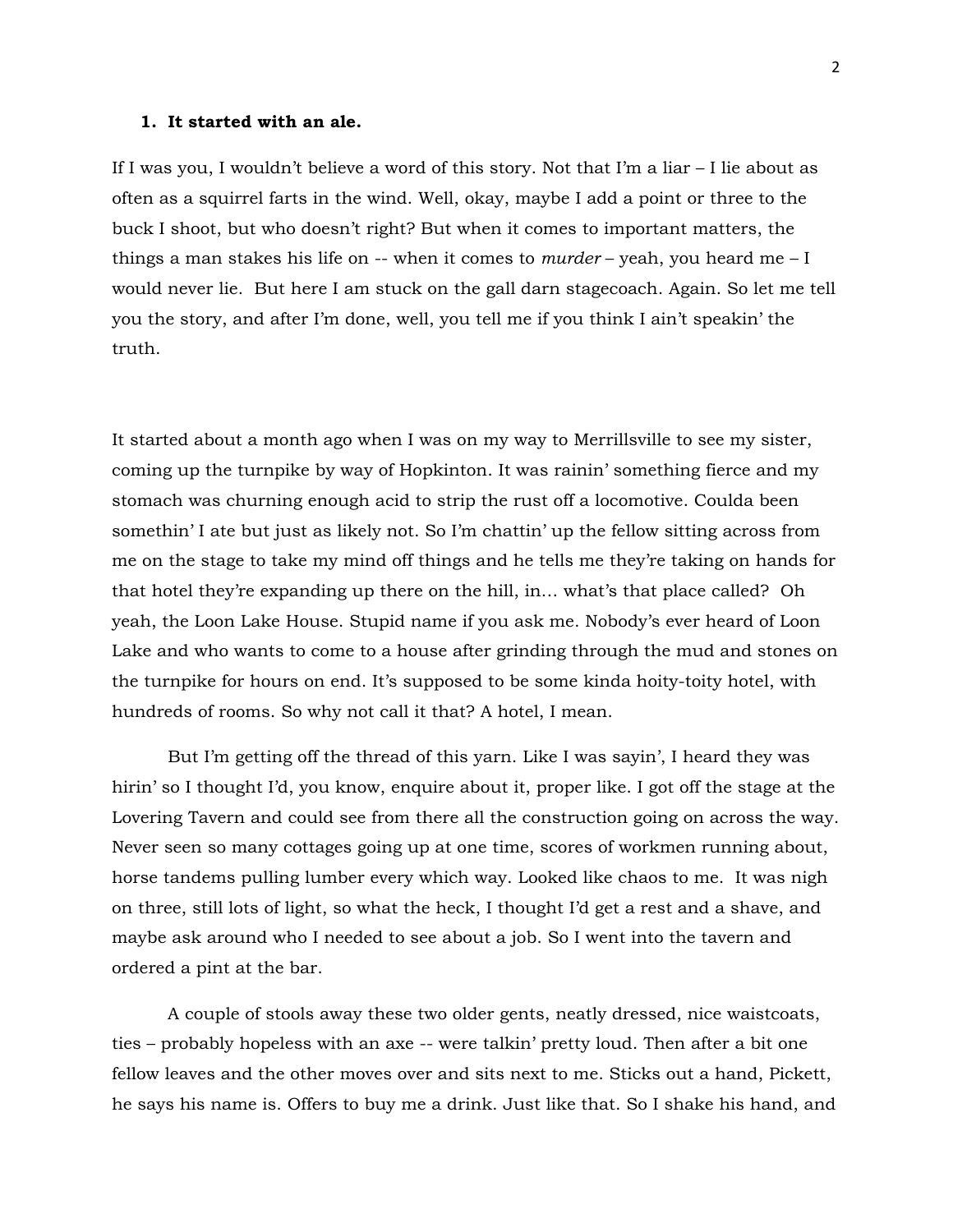sure, I says, be glad to have a drink with you, mister. Name's John, John Collins. Pickett pulls a clean white handkerchief out of his breast pocket, wipes the sweat off his slippery palms and then he starts talkin'.

- From Hopkinton, are you? Well, I wonder if you know the Bickfords, they're from Dickenson. Without waiting for an answer, Pickett continues.

- Anyway, the junior Bickford, name of James, was at Sunday services at Dickinson Center -- you know the place? Well, he was at the service when, according to some folks that was there, he sees two men riding past, each on horseback with two horses each in abeyance. Bickford leaves the service, but not before talking Thomas Cook -- a youth no more'n sixteen -- into coming with him. Story goes that Bickford and the Cook boy start off in pursuit of the horse traders, travelling east along the turnpike, learning along the way that two men each pulling a string of horses had put up for the night at Ladd's in Duane. Those two men were John Secor and Wright Van Tassel. Bickford and Cook stop for the night with friends, setting out at dawn the next day. About halfway between Duane and Loon Lake the two of them find just the right spot to hide, at a sharp turn in the road -- you know the one – or you would if you travelled this highway often enough. Funny thing about this old turnpike is that the trees are so dense along it that that a man could stay well hid just by standing still! Why, it's so dark on that road that you'd swear it's time for supper even when the sun's at high noon.

Pickett stops for a moment to take a gulp, then continues with his story.

- Bickford and Cook stay quiet as church mice, just waiting, barely breathing. Eventually they hear horses approaching and as soon as Secor and Van Tassel appear Bickford jumps out in front them, pulls a pistol and shoots Secor right between the eyes! And he had a damn good aim, I'm sure. Why the road stones are still stained with the man's blood. Anyway, before Bickford could reload Van Tassel turns around and flees back to Duane to raise the alarm. Bickford grabs Secor's money purse and watch and then he and the Cook boy ride off, leaving the body with only the horses to guard it. But they only get as far as Burke, where they were nabbed the next day.

- When did all this happen I ask Pickett, looking around casually, seeing only people busy with their own affairs.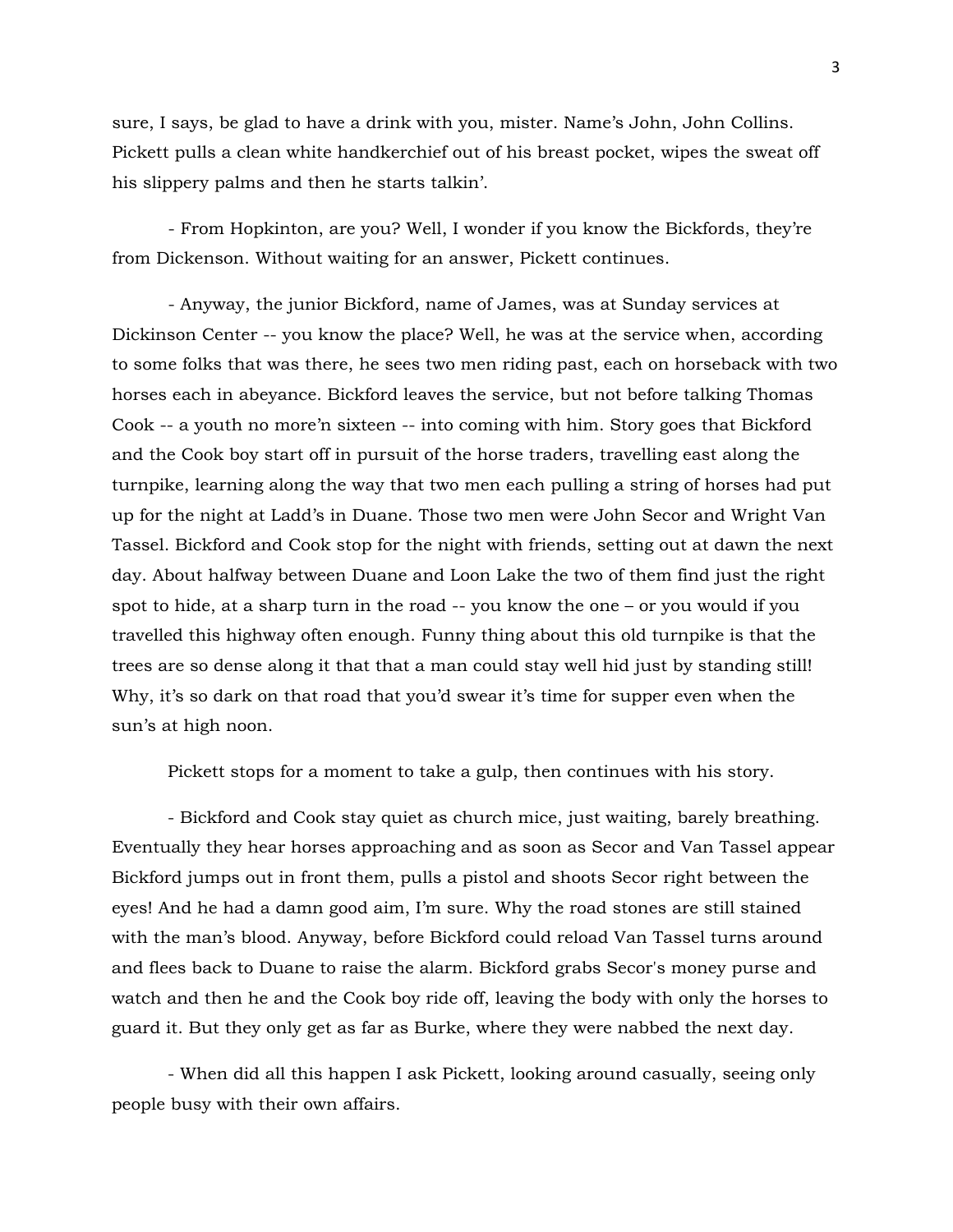- Back in '53, he says.

- Forty year ago, I says, thinkin' this guy must be a bit cracked. So what's the fuss about this now, I ask him.

- Wait, he says, there's more. By this time I'm on my second ale and he's on his, I don't know what number. But he could still talk and I could still listen so on he goes with his story.

- A year later a trial is held at the county courthouse in Malone and at the trial Van Tassel identified Bickford and the money purse he stole, and, well, that was that. A scaffold was built and James Bickford was hung in front of the whole town that came out to see it. And quite a spectacle it was. I was just a lad at the time but I'll never forget it. The men that built the hanging yoke did such a poor job of it that it partly collapsed when the lever was pulled. Poor Bickford's feet grazed the ground as he thrashed around in the noose. Why if that man was an inch taller he might of stood on his toes and survived the noose! But alas, he didn't. Bickford senior was there protesting his son's innocence, denouncing the execution as murder, plain and simple. But nobody took him seriously. And with regards to Bickford's accomplice, young Mr. Cook, well he wanted to plead guilty and take his chances, but the good folks of the town of Franklin insisted on a trial. I mean, it's not every day there's a murder in these parts -- they wanted to make the most of it! So Cook was tried and also found guilty and sentenced to hang, but lucky for him, Governor Seymour commuted his sentence to life in prison. Lucky too since the Town of Franklin hangman was fired for incompetence. A few years later Cook was pardoned, because according to the judge who granted it, Cook couldn't know what Bickford was planning. Some say even Bickford didn't plan to murder Secor until it was actually happening.

Pickett hesitates at this point and stares into his drink. Then he looks up at me and asks, how much does anyone really know in the moment that a murder's about to take place -- you ever wonder about that?

I don't say anything, just ponder how this story's gonna end.

- Anyways, Pickett continues, Cook is freed from prison, goes back to his family in Dickinson, and eventually takes a bride and starts a family.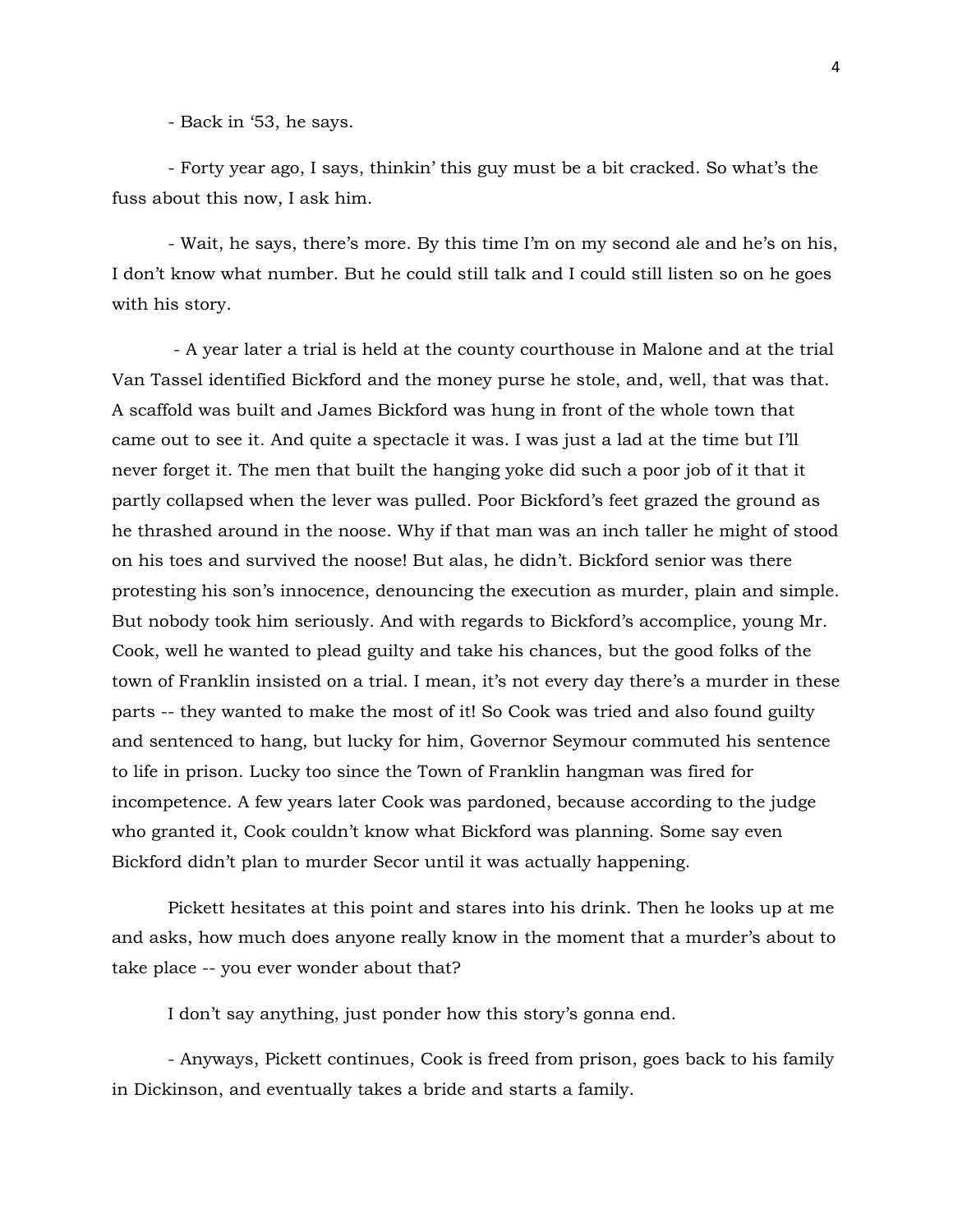Pickett swirls his pint and takes a few gulps. I just sit there waiting for him to start talking again. Then he belches and goes on.

- And then, just last night, you'll never believe what happened. Cook and his wife were fast asleep in their bed. Apparently someone had snuck into Cook's place and placed a small keg of gunpowder under the bed. In the middle of the night, a single shot is fired  $-$ - all the neighbours heard it – and it must have hit the keg like a bullseye because half the house explodes into flames, Cook and his wife along with it! Why, the embers are still smoldering and it'll be days before enough body parts can be picked away from the debris to make up two corpses for proper burial.

I tried to make sense of what this fellow had just told me. But before I could say a word, Pickett stands up to pay his tab, and as he pulls out his wallet there's his badge plain as day.

- So did you catch the guy, I ask, looking down and fingering my glass, wonderin' to myself just what the heck he was doing up here at Loon Lake when Cook and his wife met their maker way over in Dickenson.

Pickett gives me this half smile and downs the last of his beer. We're still looking, he says, but he won't get far. And then he pulls something out of the pocket of his trousers wrapped in a bit of canvas.

- We recovered this from the scene of the crime, he says, carefully unfolding the cloth.

Pickett shows me a scrap of charred cedar, couldn't be more than three inches across. It looks like there's a label on it, pretty burned up, but you could just make out some sort of mark, like a crest or something.

- What's this, I ask him.

- Looks like two ducks, don't it, he says, tracing the blackened drawing with his stubby finger. Or maybe loons? In any case, it's a clue. Then Pickett points to a large billpost on the other side of the bar advertising rooms available at the Loon Lake House. On the top of the billpost was the same crest -- two ducks facing each other.

- What -- you think the powder keg came from here? I ask him.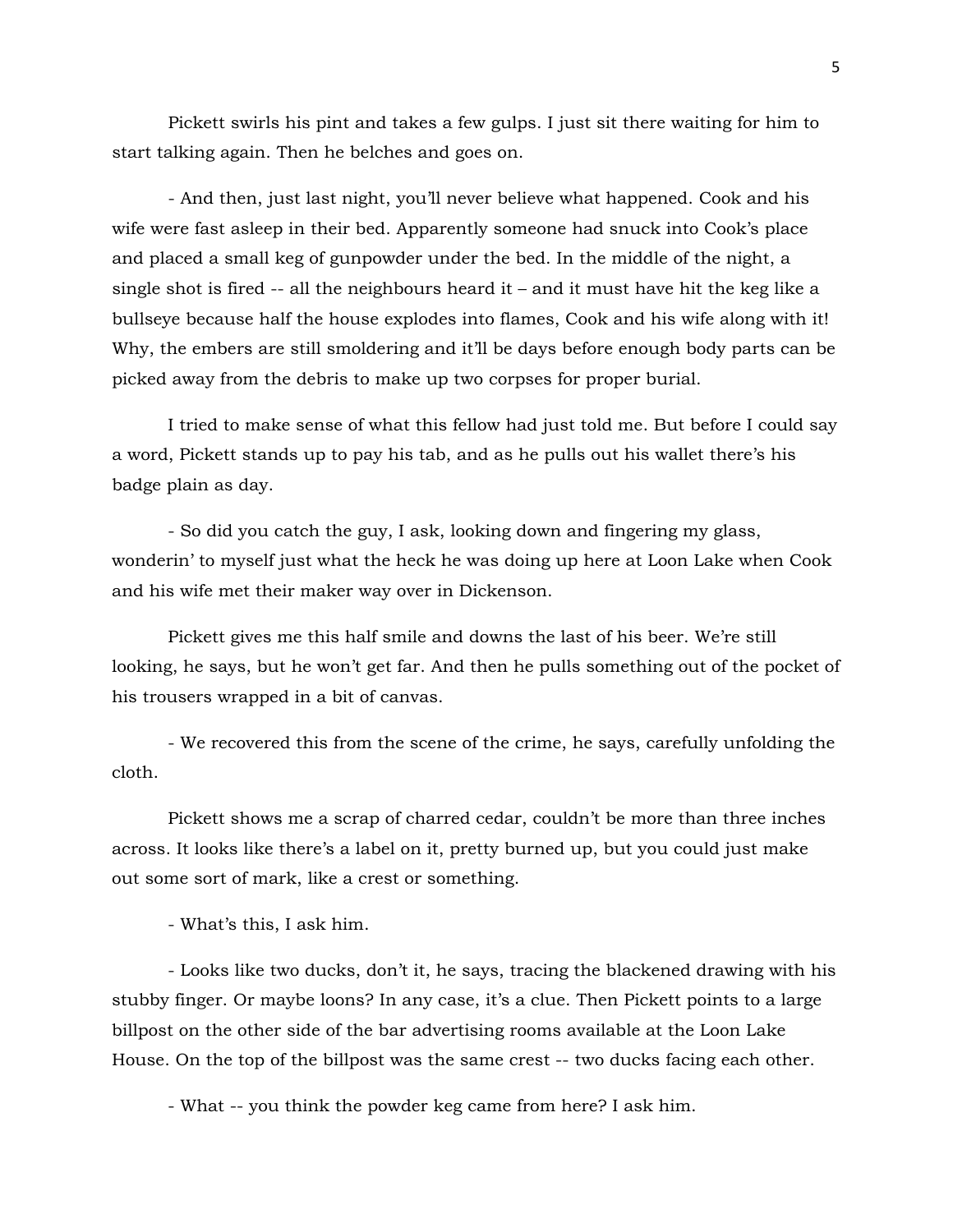- So you're here to join a work crew, isn't that what you said, Pickett says back to me.

I don't recall that I ever said, but I probably looked the part, so yeah, I says to him, lookin' for work.

Pickett pays for his beer and mine too and says, well, you got great timing, kid. I just happen to have a job for you.

And then Pickett made me an offer I couldn't refuse.

#### **2. The one that got away.**

Next day, crack of a workman's dawn I present myself to the crew chief, name of Ferd, Ferd Chase. Mr. Chase was no young man and he had more hair on his pointy chin than his shiny head, but I could barely keep up with him as he sprang from one work site to the next. He hardly had time to ask but a question or two before signing me on for forty dollar a month! Between that money and what the constable offered, I'd be flush in no time.

By evening word had spread all over the work camp about the murder of Thomas Cook, even though it was over in Dickenson. Between the stage bringing in the dailies from Malone and Pickett mouthin' off in the pub, nobody was talkin' about anything else. The older hands didn't seem to have a lot to say about the Cook murder, but they sure as heck did about the murder of John Secor. After all, it happened less than a day's ride down this very road. A lot of these men weren't even born yet and the Chateauguay Railroad hadn't yet laid a single mile of track. But they remembered their older kin talkin' about it – it was the biggest thing to ever happen in these parts.

Over the next week I got to work, mostly trimming, my carpentry skills were pretty good. Mainly I just kept my head down and listened, like Pickett told me to do. Just listen and report back, he said. Any detail, no matter how small, might be useful.

Well there's small, and then there's small. These guys? When not talking about the murders old and new, gabbed mainly about their women, the gauge of their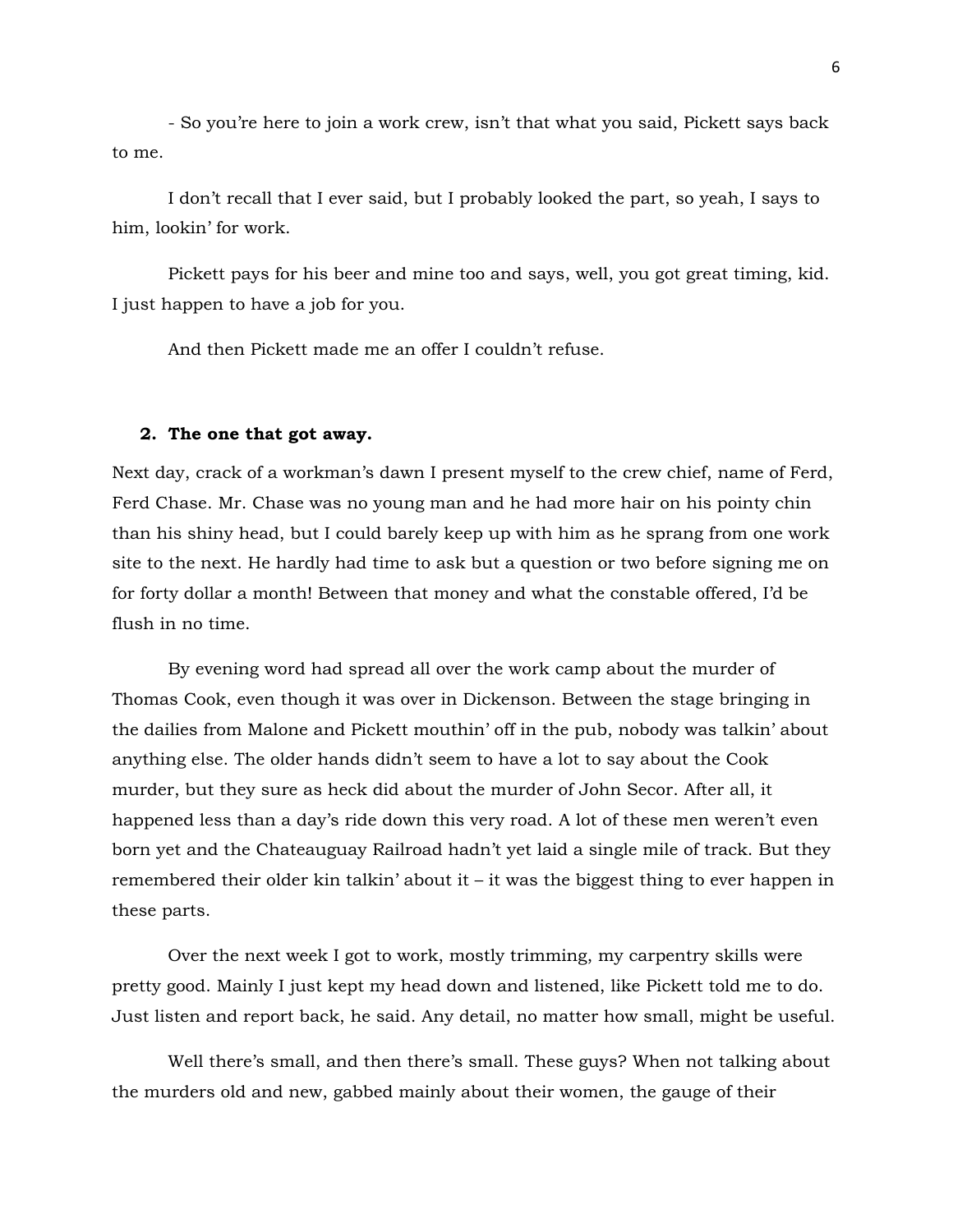shotguns or what kinds of lures they favoured. Then after about a week on the job, this one fella asks me to join him fishing that evening, and did I know any good spots. Well after hearing this guy bragging all day about the size of his catches and how nobody was better, I thought maybe I'd show him up a little. I mean, I knew something about fishing, been doin' it all my life. So I take him not far, just down the hill past Hunter's Home and the old mill there to the north branch of the Saranac where the brook trout are fat and lazy. The both of us are standing in the river casting, having a smoke too, getting our good share of fish. I tell ya, there's no greater feeling on this earth than to stand in a brook, your legs solidly planted, watching the stream rushing past you taking your cares away to some better place.

So Petie -- that's what this guy likes to be called -- asks me how I know about this spot. He's a tall muscular sort, looks to be about forty or so, missing several of his front teeth with the ones left sharp enough to add a notch to the leather belt holding up his worn trousers. Clearly he's seen a thing or two. Not really wanting to chat, I just shrug, heard some fellas talkin' about it, I say.

I don't see Petie for the next couple of days, then he shows up to where I'm working, says he needs a hand with something. Sure, I say, and start to wrap up my tools to take them with me. A carpenter never leaves his tools lying around a job site with so many men drifting in and out. Especially when there may be a murderer among them.

- Where we heading to, I ask him. He just points down a path, and says to follow him. We turn the corner away from the main hotel building and just keep walking and walking probably quarter of a mile and then we come to a row of low sheds, all bound up with heavy chains and padlocks and the like. I had heard this was where they stored the raw materials -- the expensive kind. I look around and nary a soul is in sight. It's just me and Petie.

- Need some blasting power, Petie says, there's a boulder needs to be cleared.

- Well, I don't know anything about blasting, I say to him. Maybe you should get one of the nitro guys – I mean that's their job, right?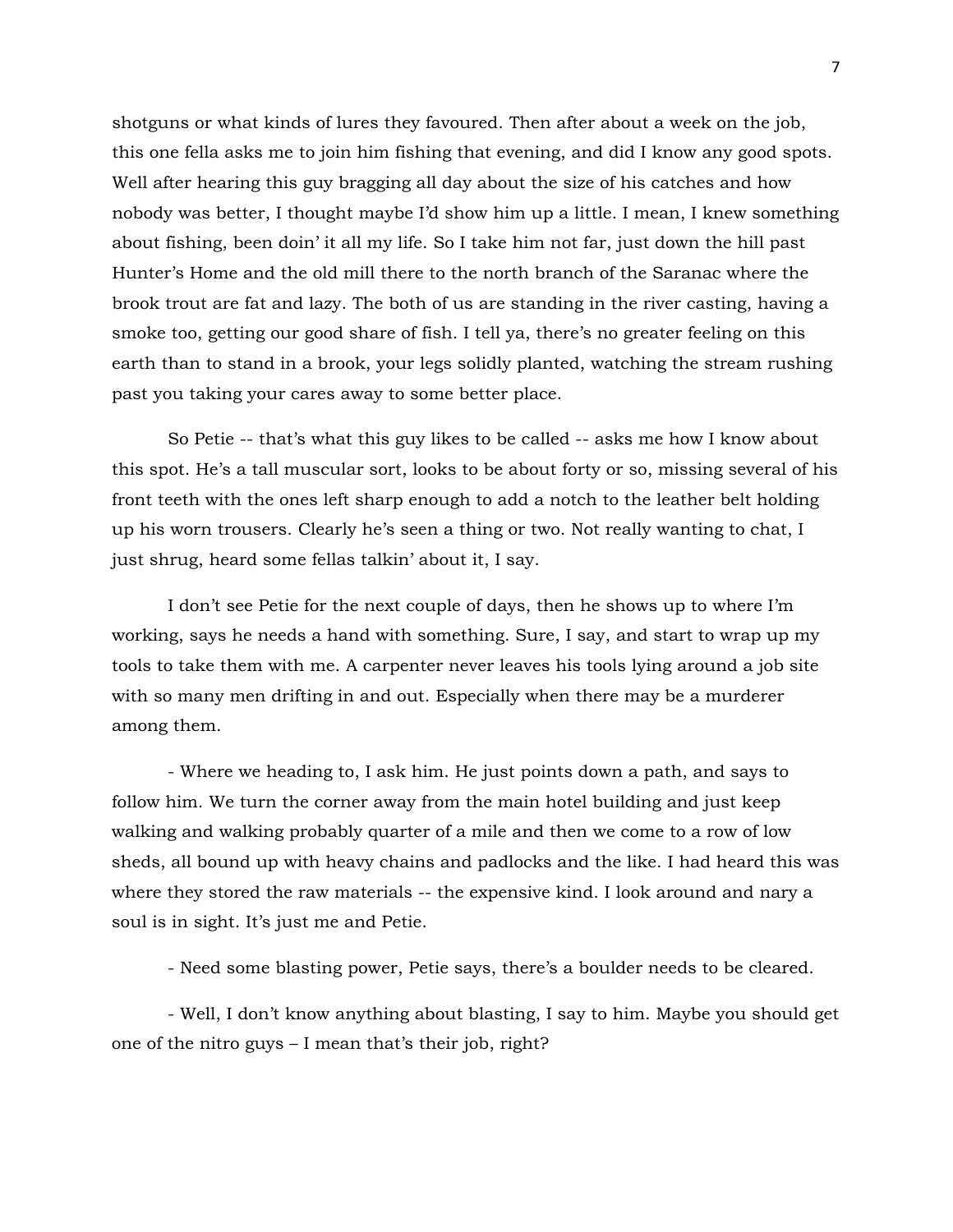But Petie says naw, they're all busy and he knows what he's doing. But it don't sit right with me and I start to turn around to go back. Then Petie grabs my arm above the elbow, and asks, do you ever wonder why they keep the blasting powder so far away from the main house.

- No, not really, I say, starting to feel like a trout who took a bite only to find a hook in his mouth.

- I mean no one can see you here, he says, we're so far from the rest of the crews. Did you ever wonder about that?

Now I'm thinkin' maybe he wants to steal some powder for some reason other than blasting a boulder. But before I can say or do anything, Petie grabs me with his other hand real tight, and I'm trying to get loose. He's got both his gigantic mitts gripping my arms digging his fingers into my flesh. He looks me dead in the eye and says… it's so nobody can get hurt!

He gives me the queerest look, lets go of my arms and I start running back to the job site at a good clip with Petie just standing there laughing his head off.

### **3. The loons are calling.**

I don't see any sign of Petie the next day or the one after that but I'll be darned if some of the guys on the crew ain't giving me some strange looks. Like they're laughing behind my back or something. So now instead of hanging around the guys, listenin' and sayin' not much, I'm just avoiding them. I'm just wanting to do my work, collect my pay at the end of the month and haul my sorry ass outa there.

That evening I head over to the Lovering and wait till closing time like Pickett had told me. After the bar served its last pint for the night and the guests had all gone up to their rooms or over to the hotel, Pickett finally shows up.

- So what've you got for me, he asks.

- Nothin' really, I say.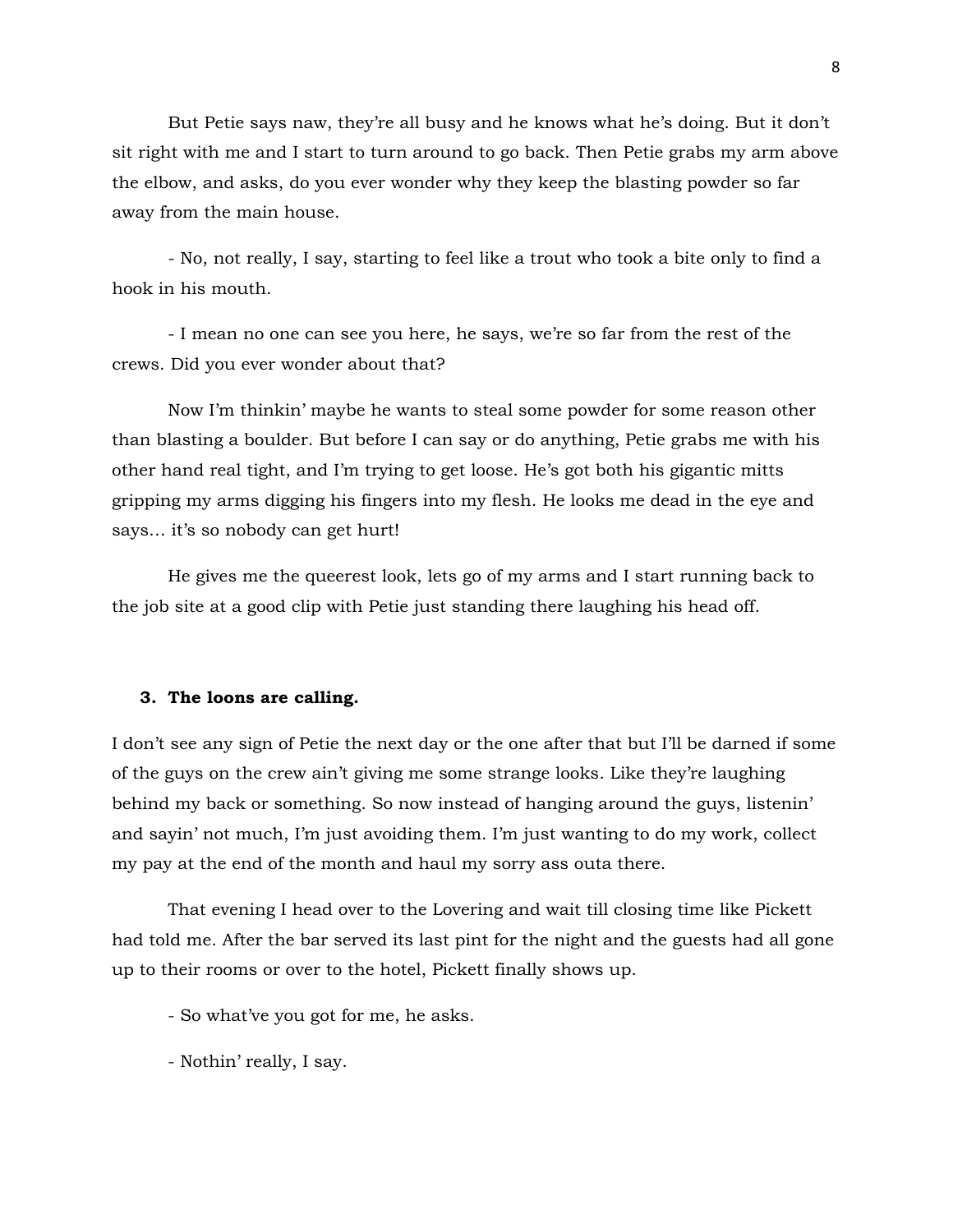- Nothin' or nothin' really? There's a difference, he says. Like I told you, any detail, no matter how small.

So I tell him about goin' fishing with Petie and what he done to me a couple of days later. Only when I tell it, Petie don't sound so strong, and I don't sound so weak. And after telling that whole story, you know what Pickett thinks to ask me? Not about Petie's interest in gunpowder or blasting, or how threatening he was. No, what Pickett wanted to know was this – how did I know about the fishing spot! Well for Chrissake, I thought he was looking for a murderer, but maybe he's just looking for a good place to set a reel!

- I dunno, I says to him, someone must have told me about it. Then Pickett tells me he's almost ready to make an arrest and if I can just wait another week or two he'll have my money. But only if I bring him something useful.

Next day I go back to my crew and luckily see no sign of Petie. So I start chatting with whoever was workin' next to me. At first real general like, like what did they think about the Cook murder.

I could tell nobody had any real clue about who might of done it though they sure had their theories. Some thought it a revenge killing plain and simple, for the murder of John Secor, but other fellows thought way too much time had passed for that. Some were sure Cook had cheated a man in business, or his wife had a jealous lover, or Cook was holding the wrong kind of debt. Why some were so superstitious they believed John Secor himself had risen from the dead and haunted Cook and his wife until they were so crazed they killed themselves! Just all kinds of foolish stories. Strange thing was, despite all the talk, no one seemed to know anything about the gunpowder that came from right here at the Loon Lake House. Pickett has quite the mouth on him so I found it hard to believe that he didn't talk about it or show that charred piece of powder keg to anybody else. Or maybe he did and they just weren't saying. That kind of made sense to me -- that the ones doing the most jawin' probably knew the least while the ones not saying much had something to hide.

So I start to take note of who wasn't doing any talking and what it was they did at the House. Like whether they worked with powder or even had anything to do with the supply depot. I knew I had to be careful because eyes were already on me, thanks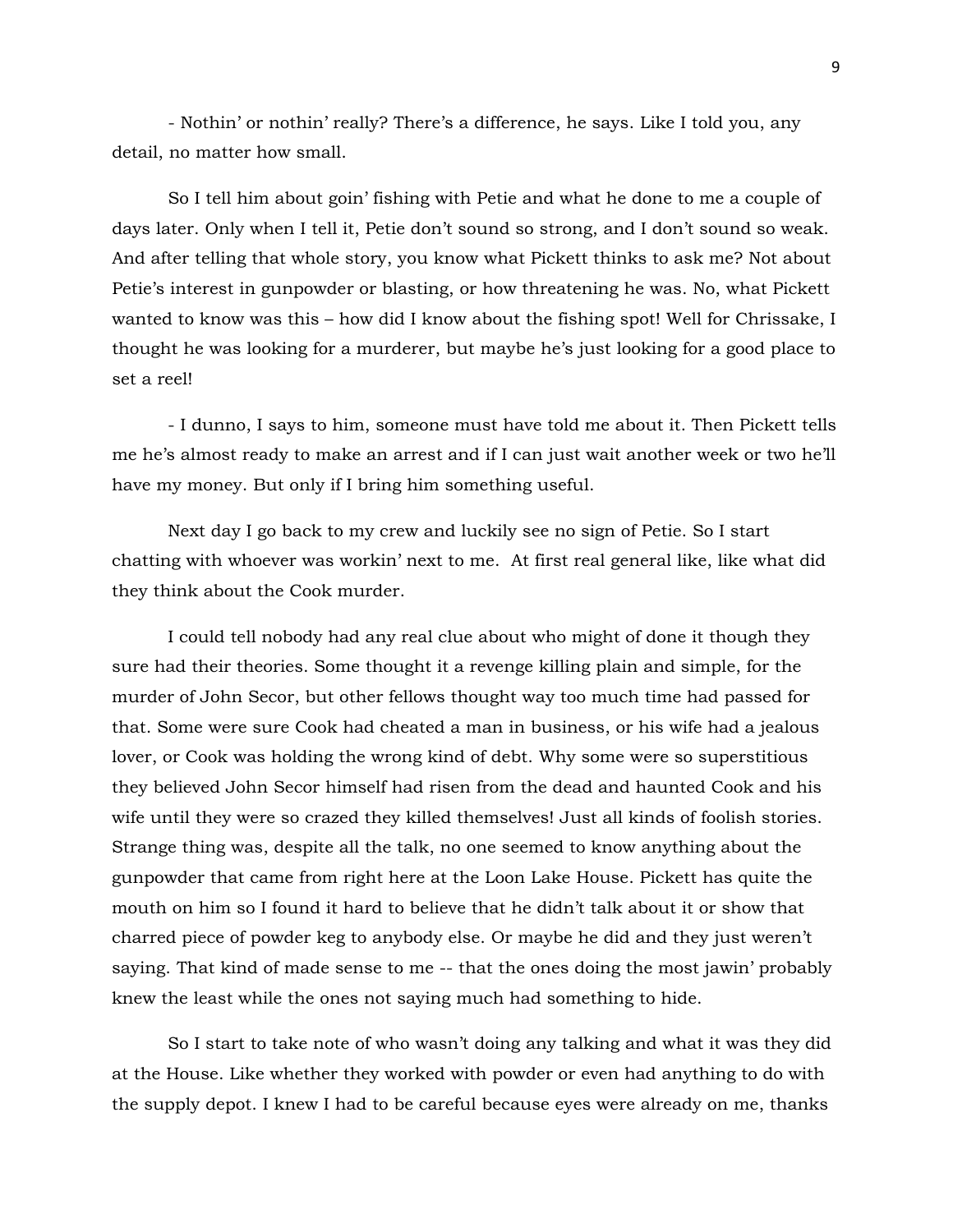to Petie. Funny thing about Petie -- he was completely unskilled, was not a nitro man and had nothing to do with the powder supplies. He just went wherever the boss needed some muscle, seeing as how he was so much bigger than the other fellas.

So between what wasn't being said and who was not looking at who, I begin to piece together a thing or two. Turns out things have been going missing from the supply depot for a long time. With the "things" always being a custom tool or part brought special from New York, like them drill bits that everybody always needs but can never get their hands on. Now I've been working enough crews to know that supplies always go missing on a job site. Usually it's at the end when a hand decides to give himself a tip for a job well done. Heck even I've been known to help myself to some flatheads a time or two. But seeing how this Loon Lake House just keeps growin' and growin' with new cottages and outbuildings going up every year, well, the construction never ends. So many supplies and materials are comin' in every day, it's not surprising that some get a little sidetracked, if you know what I mean. Now who's doing the sidetracking, I can't hardly tell. But there's no question in my mind that along with them fancy drill bits, some small powder kegs have gone missing too. Don't ask me how I know, I just know.

So end of the week I'm back at the Lovering Tavern around closing time to rendezvous with Pickett. He hasn't made an arrest yet so maybe this'll help, and maybe he'll loosen up that grip he's got on the money he owes me. I've a mind to up and quit this place in any case, the pay is hardly worth it. But in walks Pickett and sits down at my booth. The place has completely emptied out save for a gal wiping down the tables.

- Any news, he says.

So I tell him about how things have been goin' missing and about how some of the boys may be peddling stolen building materials and tools. And that no doubt that's how the powder keg got into the hands of the murderer of Thomas Cook.

Pickett takes a long slow drag on his hand-rolled cigarette and gives me a squinty look. No doubt he says to me, no doubt. And then he looks over at the bar and the large bill hanging overhead advertising the place, the one he showed me that first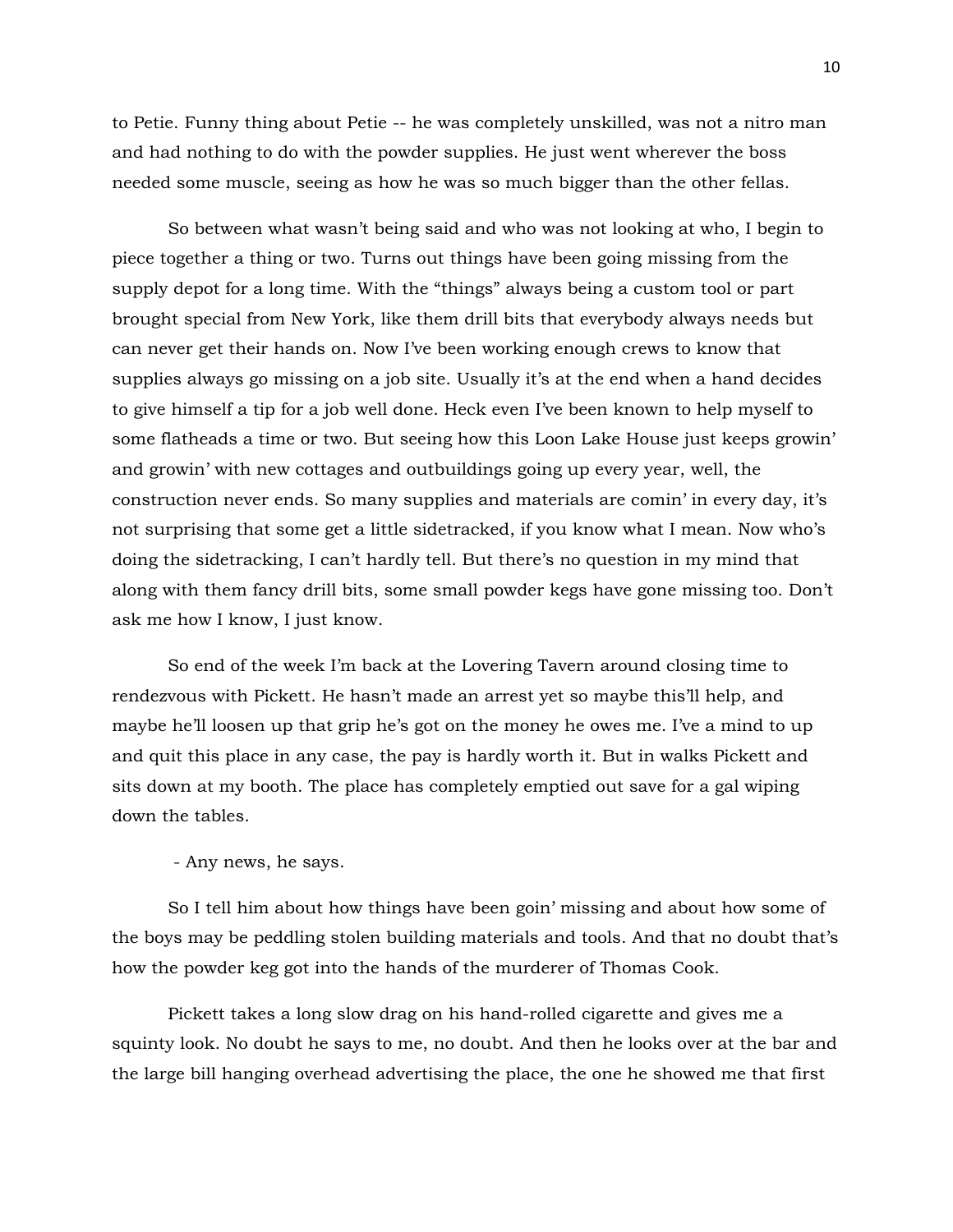afternoon we met. Look at those two loons he says, the ones in the coat of arms, facing each other.

Now I'm thinkin' that Pickett is nuttier than a rooster trying to fly off a split rail fence. Hasn't he heard a word I been tellin' him? Why's he so fixated on the goddam loons.

- Why do you think they drew them like that, facing each other, he asks, staring at the poster bill.

- Haven't a clue, I say.

- Did you know, he says, that loons are very territorial. Each mating couple has their own lake and they won't share it with anybody. So when another male loon happens to come by and starts feeding, you know what happens?

Pickett stops like he's waiting for an answer, so I just go along and say, I don't know, maybe he gets scared off or something. Truth is, the loons have been calling most every night in this place and it's got to be the eeriest sound you ever heard. Gets right into your blood, so to speak. And even deeper, like the voice of some long dead kin trying to warn you 'bout something and you really want to know what it is but you can't make out what they're sayin' and then you wake up in a sweat, your heart pounding out of your chest.

So then Pickett says, no, not scared off exactly. At first nothing happens. The couple keeps on with their nesting and the intruder keeps on with his feeding, with the couple ignoring the intruder like they haven't even noticed him there. Just biding their time, real patient-like, everybody keeping to themselves. They may even call to one another, kind of checking on where everybody's at. Now this can go on for days, or weeks or even years, with the same three loons sharing a lake without any obvious conflict. But then one day, the first male will come face to face with the other male and then you know that's it. The males will peck and fight and bite and thrash each other until one of them is a bloodied corpse. Fiercest thing you ever saw.

Pickett takes another drag on his cigarette and gives me his squinty look. Yep, real patient. For years nothing happens…. And then suddenly out of nowhere, it's all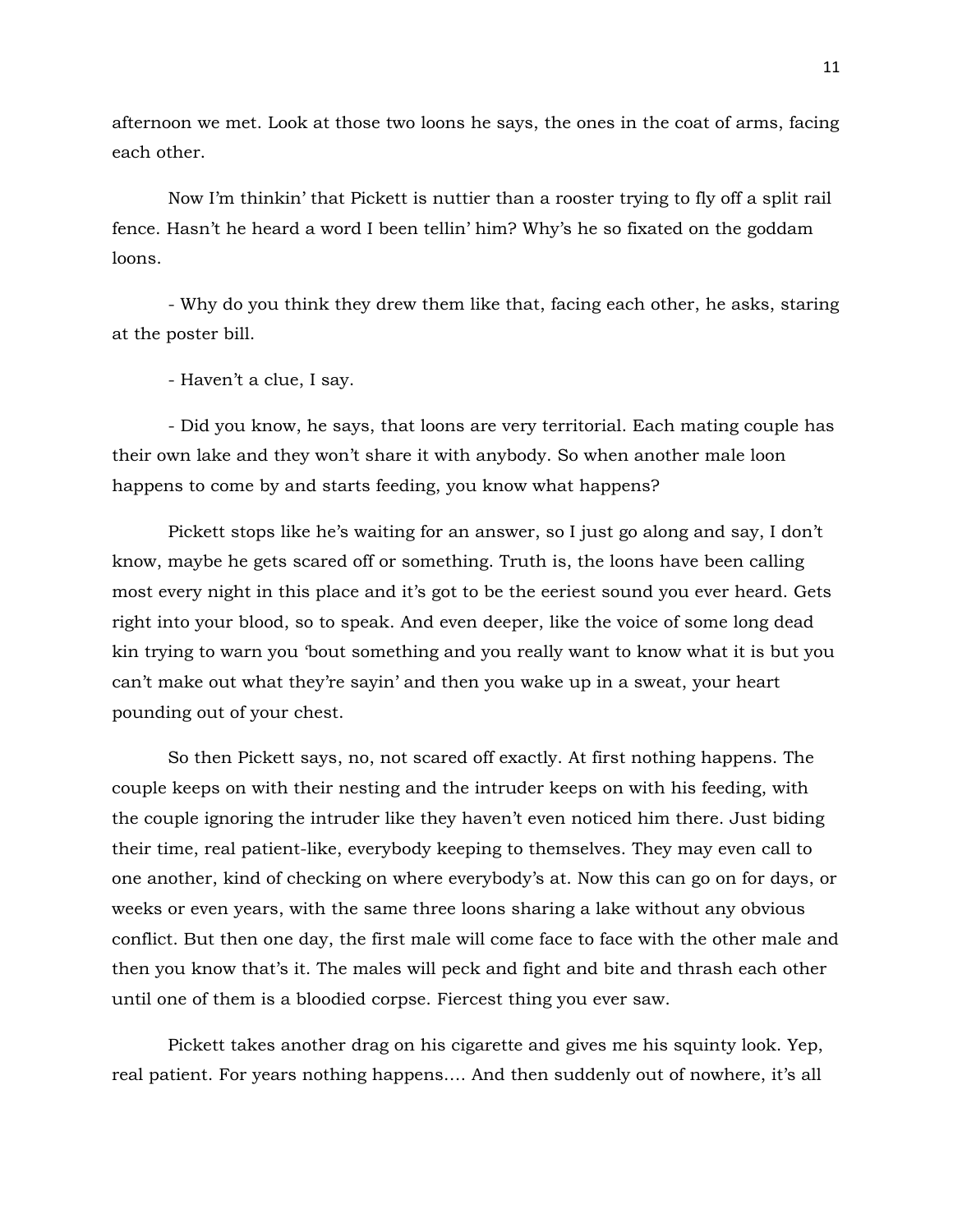over. Pickett pauses for a moment and then says, kind of like humans, don't you think?

## **4. Kind of like humans.**

Well, the longest goddamn month of my pitiful life has finally ended and I'm itching to get out of here. I reckon Loon Lake has been about the strangest place I ever done worked and I'll be glad to never see the likes of it again. So I gather up my tools and belongings and there's just one last thing I need to do before I can pick up my wages and head over to the depot at Inman to catch the daily train to Plattsburgh. I figure from there I can board a northbound train -- I hear they're looking for skilled tradesmen up in Canada for all sorts of work. My visit to my sister will just have to wait. Always wanted to go to Canada, hear the fishin' is fine so I figure now's the time to do it.

I head over to the Lovering one last time to see Pickett only this time I'm gonna demand he pays me and not start telling me some crazy story about a loon or nothin'. I enter the tavern and see him in a corner booth in the back facing toward me. He waves me over, sit down, he says, let me buy you an ale.

- Nothin' doin', I say, I'm just here to collect my money and head off. Month's over and it's time for me to move on.

Well Pickett will have none of it. Sit down he says again, insisting, practically pulling me down, then waves over to the barmaid to bring over two pints. What the heck I think, an ale to celebrate the end of my time here isn't the worst idea I ever heard, so I take a seat. The barmaid brings us our pints and I start drinkin' and look over at Pickett across the table and he's just settin' there starin' at me, not a word coming out of his mouth, not even drinking. Strange for Pickett to have nothing to say for himself, but thought I would enjoy the quiet for a change.

I drink for a bit, put my pint down and finally Pickett says to me, it's all over, John.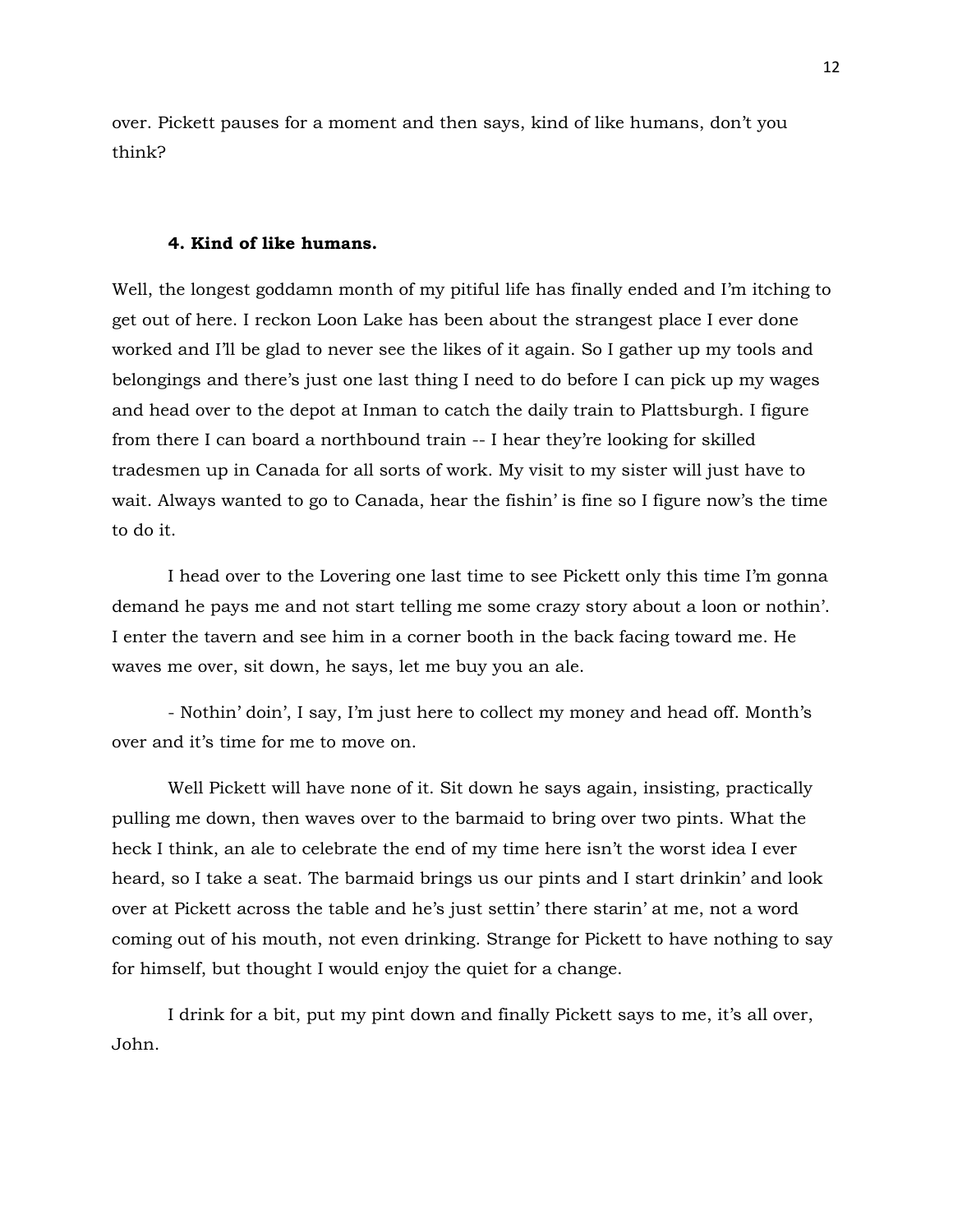- What, did you catch the killer, I ask him, feeling a bit hot under the collar, thinking that maybe now I won't get my money.

- As a matter of fact, he says, we just did. At that moment I feel a hand grip my shoulder. I twist around and there's the sheriff and his deputy with truncheons hovering over me, the deputy grabbing me, pulling me up. I manage to yank away and run toward the tavern door, but who steps in front to block my path, but Petie! He just stands there like a giant with his huge arms folded, grinning at me.

I look desperately around the bar to see if there's another way out but now Pickett's on his feet and the two lawmen are coming at me with their clubs. Feeling like a hare in a snare I just put my hands up and say, okay, okay!

- Do you confess, Pickett asks me. You may as well, son, we got more than enough evidence to convict you. We know you did it. We know you murdered Thomas Cook and his wife as they lay asleep in their bed on the  $12<sup>th</sup>$  of August. It'd go easier for you if you just confess.

- How, I ask him, not really able to get the whole sentence out, too stunned by what's just happened.

- Well, I suppose you got a right to know, Pickett says. First of all, we know who you are, John Collins, son of Mary and William Collins. That is, Mary Secor Collins. You're named for your grandfather John Secor, your mother's father, a man you never got to meet but probably heard about all your life. No doubt you wanted revenge on the surviving member of the murdering duo. But killing both Cook and his wife -- well that was a mistake, because now you're up for double homicide.

- You'll be hanged! Petie shouts at me.

- Now that's enough, Pickett says to him. The man deserves an explanation. Well, your other mistake of course was using marked gunpowder. Pickett pulls the little piece of keg out of his pocket and carefully unwraps it. We were able to identify this powder keg as coming from the Loon Lake House within hours of the murder and I was on the first stage over here. And then I got lucky. You showed up a few hours later. I reckon you thought the label on the powder keg would get blown up, otherwise why would you show up back here. That was your biggest mistake, John. Coming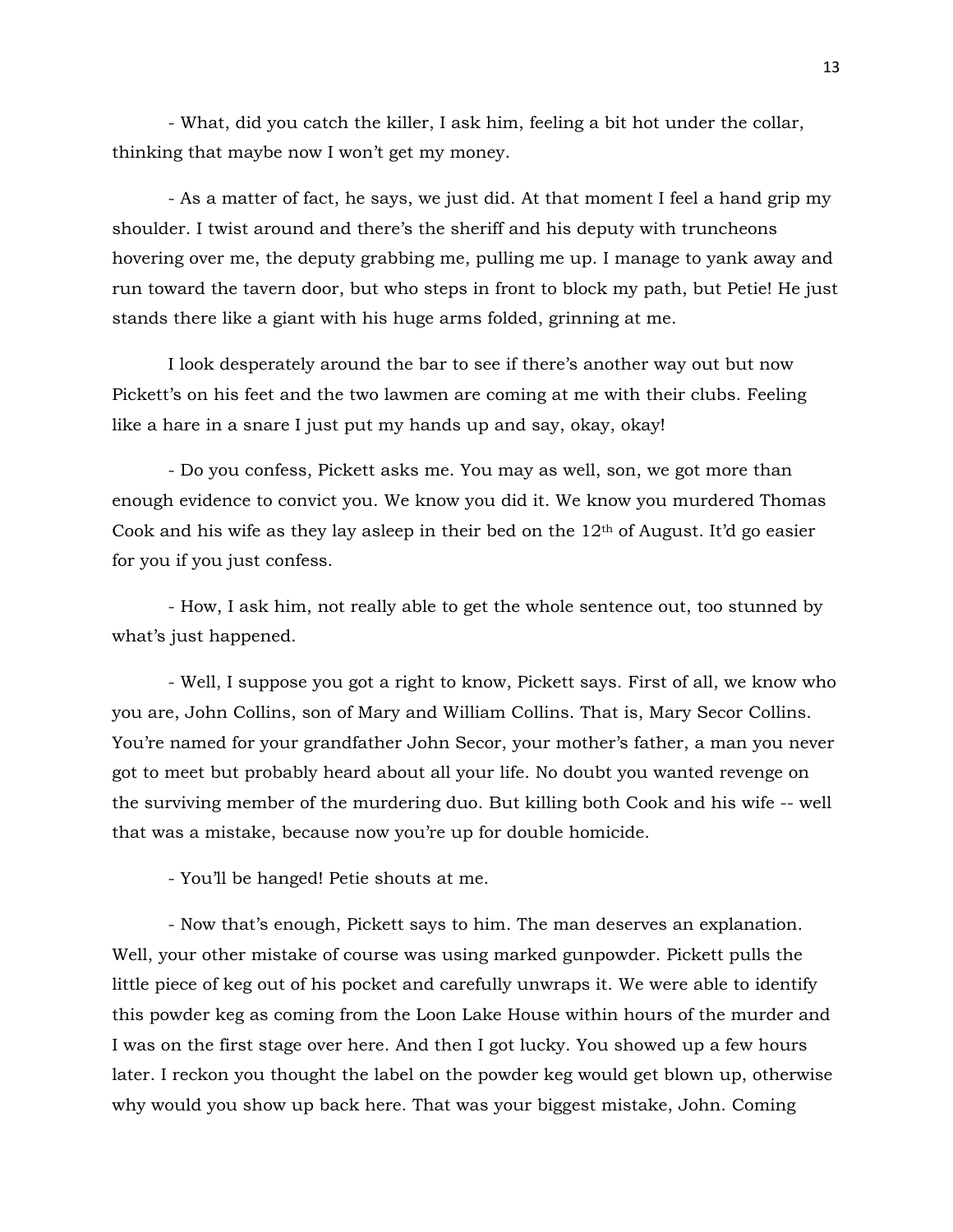back here to Loon Lake, where you knew there'd be lots of work. Maybe you thought it'd be a good place to hide, blending in with all the other workmen. Or maybe it gave you a bit of comfort to be so close to home, to Merrillsville where you grew up, just a couple of miles down the road, and all the familiar places, like your favourite fishing spot. But the clincher was the actual evidence I collected the day I met you.

At that point Pickett pulls a white handkerchief out of his breast pocket and waves it at me. We got a way of testing for powder burns now, he says, like from a recently fired weapon. The test takes a few weeks and we had just enough on this handkerchief after you shook my hand to prove you fired a weapon -- a weapon like the one that was used to blow up Thomas Cook and his wife.

I couldn't hear what Pickett was sayin' no more. He kept talkin' and talkin' but I stopped listening. And now here I am back on the stage this time heading to Malone, the sheriff and his deputy on either side of me, keeping a close grip.

So that's it, that's my whole story and now having heard it, you must agree that every word Pickett said was a lie, nothing but a goddam lie. I wouldn't hurt a flea! If you knew me, well then you'd know that to be true. About as true as a loon calling to to you from the deep of an Adirondack night.